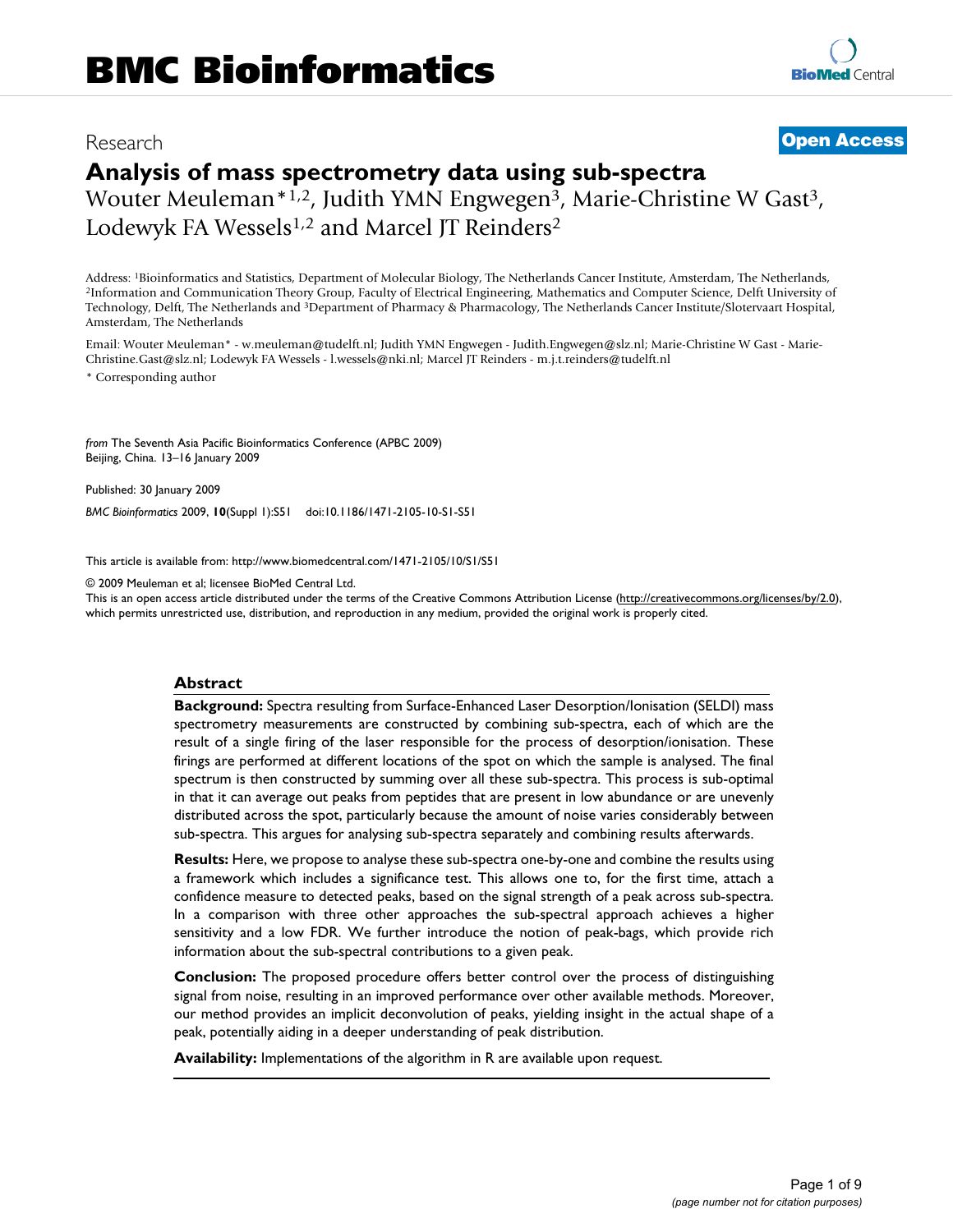# **Background**

Surface-Enhanced Laser Desorption/Ionisation (SELDI) Time-Of-Flight (TOF) mass spectrometry [1] allows one to scan the (sub-)proteome of a biological sample. The sample, e.g., purified serum, is applied to a spot on a chip and repeatedly irradiated by a laser, which causes peptides contained in the sample to desorb from the spot and become ionised (charged), which is crucial for the subsequent process of mass-separation and detection.

The used laser beam has, depending on the machine model employed, either an elliptical or round shape. In any case, its size does not allow for a full coverage of the complete spot in one go. Therefore, in order to cover most of it, the laser probes different positions of the spot, resulting in *sub-spectra* (also termed *single-shot spectra* or *transients*) for each location. By default, a final spectrum is constructed by summing over all sub-spectra, which is then presented to the user.

The individual sub-spectra however, contain a wealth of information, that is normally missed by studying full spectra only. This includes information on spatial differences between sub-spectra, such as the total protein and matrix material content and the amount of noise, which all can vary considerably between sub-spectra due to, e.g., inhomogeneity of the sample and various experimental factors.

Figure 1a shows sub-spectra of an example spectrum, displaying large global differences in the amount of signal and noise between spot positions.

This is made more clear in Figure 1b. The first two panels show sub-spectra at spot positions 9 and 10 for the mass region corresponding to the ubiquitin protein. This clearly shows the large possible differences in signal between spot positions. The third panel shows the full spectrum, resulting from averaging over all sub-spectra. Indeed, here the ubiquitin peak is not significantly higher than the background.

In case of an inhomogeneous distribution of peptides over the spot, for example in the case of a low abundant peptide, taking the mean over all sub-spectra with these highly varying signal and noise levels can average out peaks, causing only the most abundant peptides to appear in the final spectrum. In Additional file 1, section 1, we describe a simple experiment that simulates this behaviour, showing that for arbitrary signals with varying noise levels it is indeed beneficial to study them separately.

We are not alone [2] in believing that the default data acquisition process is sub-optimal and that it is beneficial to analyse individual sub-spectra and combining findings afterwards. Sköld *et al.* have also analysed sub-spectra before, mainly within the scope of imputing missing values, i.e., identifying and recovering saturated spectral peaks. Our focus is on peak detection. More specifically, by analysing individual sub-spectra and combining results afterwards, we account for differences in noise levels between spot positions, decreasing the chance of losing peaks from peptides that are present in low abundance or are unevenly distributed over the spot.



# **Figure 1**

**Examples of sub-spectra**. (a) Example of differences in the amount of signal and noise in sub-spectra resulting from measurements at different spot positions. The spot positions are indicated on the right. (b) Examples of a peak corresponding to ubiquitin (mass indicated by red dotted line) in two sub-spectra and the full (aggregated) spectrum.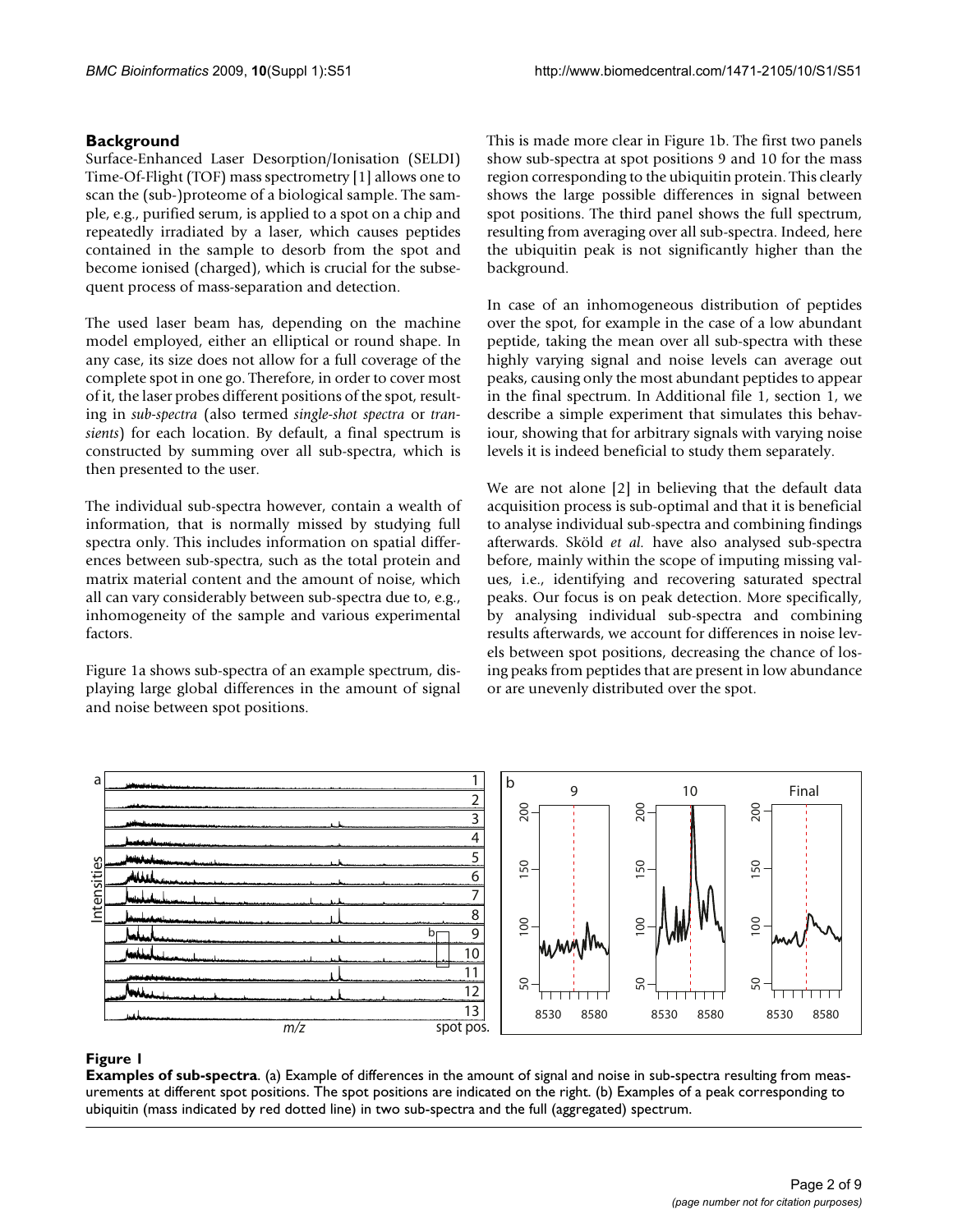Furthermore, we are able to quantify the confidence of detected peaks being true positives. The analysis of subspectra allows us to test the significance of peaks based on their amplitude in these sub-spectra, largely eliminating the need for (arbitrary) parameter settings during the peak detection process.

# **Results and discussion**

The approach we take involves a low-level analysis of individual sub-spectra using wavelets, followed by a method to assess the significance of peaks detected in the subspectra. We show that our method compares favourably to a number of existing methods by using spectra resulting from a carefully designed spiking experiment. Furthermore, we show that our method offers an implicit deconvolution of peaks through the notion of *peak-bags*.

# *Analysis of sub-spectra*

SELDI (sub-)spectra exhibit much noise, including a strong baseline effect caused by the use of energy absorbing matrix material inherent to the technology. Conventionally, this baseline effect is estimated and subtracted from the data explicitly, using *ad hoc* baseline correction algorithms. Methods based on wavelets [3-5] model this noise implicitly, assuming its frequency and shape is fundamentally different from that of the signal.

We use the algorithm proposed by Du *et al.* [4] to detect peaks in *individual sub-spectra*. They use an approach based on a continuous wavelet transform. By scaling and translating a so-called mother wavelet function, a spectrum is decomposed into a 'scale space', where low scales model high frequency noise and high scales model low frequency global trends in the data. Peaks can be found by identifying ridges in this scale space, corresponding to regions where the spectrum is highly correlated with the wavelet function.

This process is described in more detail in the Methods section ('Wavelet analysis on full spectrum'). Although we consider the scale space approach taken by Du *et al.* to be elegant, their algorithm employs a number of fairly arbitrarily chosen parameters to identify ridges as being peaks. For instance, the range and number of scales across which ridges are detected and a signal-to-noise ratio threshold. Instead, we consider all ridges detected in sub-spectra to be candidate peaks and use them as input to subsequent analyses, regardless of these parameters.

## *Peak significance*

Instead of using parameter-based peak-detection, we rely on a significance test for candidate peaks. The wavelet analysis yields, for each sub-spectrum, a set of identified (candidate) peak positions and amplitudes in the form of peak signal-to-noise ratios (Figure 2a). All these singlepeak amplitudes, i.e., from all sub-spectra, form a peak distribution *P* which roughly follows a Gamma distribution (Figure 2b). This distribution consists of both real peaks as well as a background distribution. In order to estimate the background distribution, we use an iterative procedure of removing high values, i.e., 'real' peaks, and re-fitting a Gamma distribution, until we obtain a distribution *Q* of 'noise' peaks (see Methods section ('Estimating the noise distribution')).

In order to assess peak significance, we aggregate the wavelet analysis results from all sub-spectra. To obtain the aggregate spectrum, we sum the sub-spectral values per *m/ z* value across all sub-spectra (Figure 2c). The significance of one particular *m/z* position is assessed by comparing



# **Figure 2**

**Combined analysis of sub-spectra**. (a) Peaks detected in each sub-spectrum using the wavelet analysis. We obtain one set of peaks for each sub-spectrum, although in this cartoon we show only three, for simplicity. (b) Using the distribution of *all*  peaks detected across *all* sub-spectra (*P*, solid line), we estimate a distribution of noise peaks (*Q*, dashed line). (c) Sets of peaks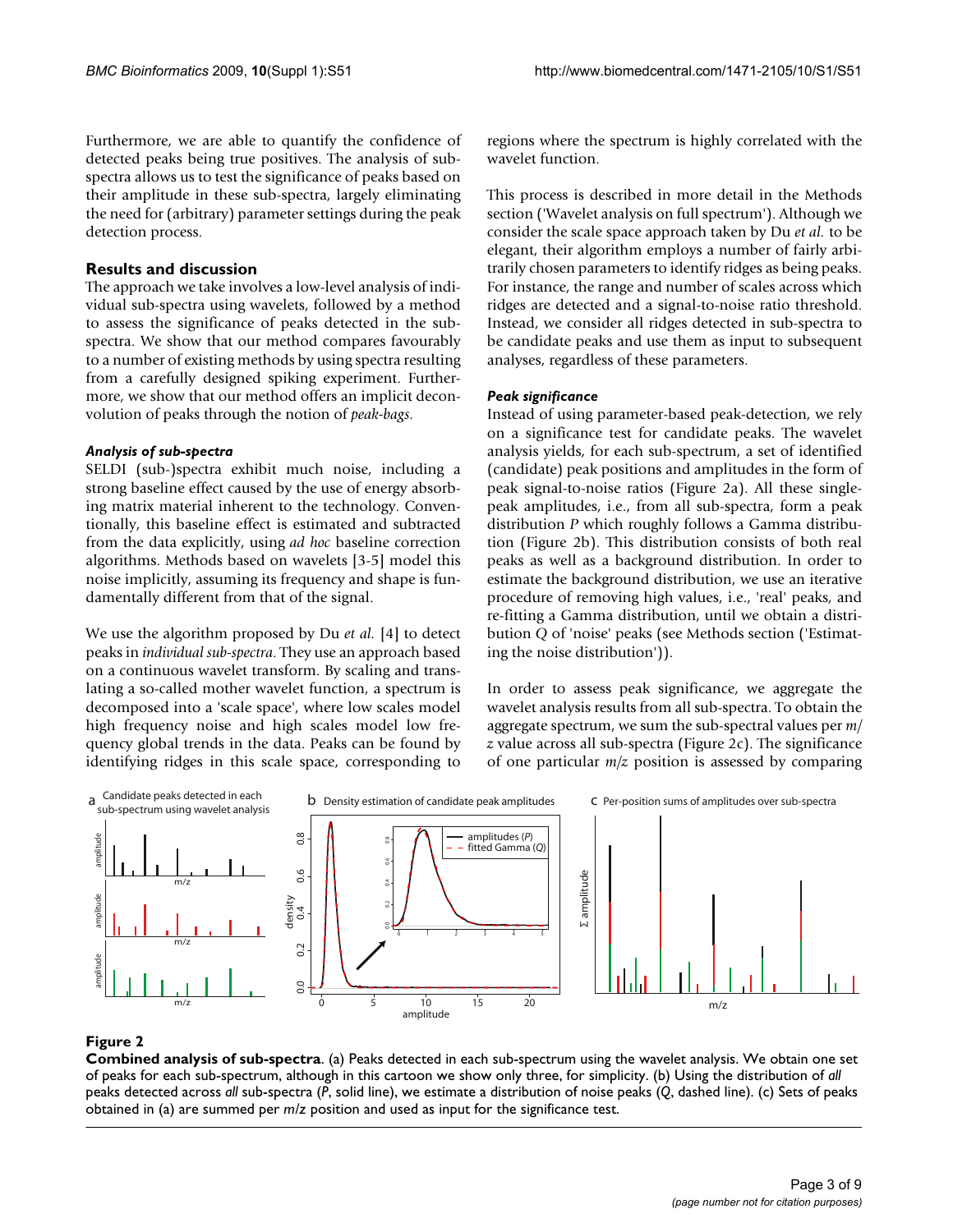the value in the summed peak spectrum to a null distribution, yielding a p-value. This null distribution is the probability density function associated with the random variable which is obtained by summing *n* (number of subspectra) random variables distributed according to *Q*. In other words, this null distribution is a *summed sampling distribution* of *Q*, denoted *Q*<sub>Σ</sub>. Please refer to the Methods section ('Peak significance test') for a more elaborate discussion on this procedure.

Mass spectrometers suffer from a limited mass accuracy. To account for small deviations in peak positions across sub-spectra, we extend the significance test to multiple *m/ z* positions simultaneously, i.e., all positions contained in a sliding window of size *w*. For multiple window sizes, this results in a second scale space of p-values with the *m/ z* positions of the window on the horizontal axis and the window size on the vertical axis. Each position contains the p-value of the test result at that *m/z* position with the given window size. All p-values are corrected for multiple testing per window size (i.e., row-wise) over all nonempty windows using the procedure proposed by Benjamini and Hochberg [6].

In this second scale space, we now search for clusters containing as many *m/z* positions as possible that are significant *and* have at most one contribution from each subspectrum. The latter is used to prevent finding clusters containing peaks for actually different peptides; these should result in separate clusters. We start the search from the most significant peak at a minimal window size. In an iterative process, the window size is gradually increased, up to the point where either

- the combined values of peaks within the window are not significant anymore, or
- we include more than one contribution from a single sub-spectrum.

The results of this procedure we call *peak-bags* and they encompass a central peak position, a range of *m/z* values in a window centered around this peak position, and a signal level for each *m/z* value, also registering which subspectra contributed to this signal. The signal level is a summation of the wavelet coefficient values for the contributing sub-spectra.

Figure 3 contains a cartoon of the iterative process to detect peak-bags. In Panel (a), the position that is significant at a minimal window size is Position 10 at window size 1. At a window size of 3, this is still significant. Also, the positions within this window (Positions 9, 10 and 11) contain at most one contribution from each sub-spectrum. At a window size of 5 however, a second 'black' peak is included (Position 12), thereby violating the rules. Therefore, the window of size 3, centered on Position 10, is selected as a new peak-bag. In Panel (b), the scale space elements that will not be used for detecting future peakbags are greyed out. These elements are the ones that, when used as a future window-center, would reference peak positions already belonging the newly identified peak-bag. More formally, for each window size *w* in the scale space, with  $x_i$  being the center of the new peak-bag, this includes positions  $x_i$  -  $((w-1)/2)$  -  $((W-1)/2)$  to  $x_i$  +  $((w-1)/2)$  $1$ /2)+((*W*-1)/2), where *W* is the window size of the new peak-bag.

The next significant position is Position 5 (window size 3). However, this has two contributions from the same sub-spectrum (the black peaks). Position 5 alone (i.e., at window size 1) is not significant. Therefore, no new peakbag is defined. However, in Panel (c) the appropriate elements in the significance scale space are still greyed out. This is to avoid re-analysis of Position 5. Position 14 at window size 5 is significant, contains only single contributions and no larger window exists. It is selected as a second peak-bag. Panel (d) shows the result of greying out the appropriate elements again. No significant elements are remaining, finalising the analysis.

# *Experiments*

We performed SELDI-TOF mass spectrometry twice on 16 samples containing a mixture of 5 spiking peptides. This way, we obtained 32 full spectra and their respective subspectra. The spiking peptides used are dynorphin (2147.5 Da), ACTH 1–24 (2933.5 Da), β-endorphin (3465.6 Da), insulin (cow pancreas; 5733.6 Da) and ubiquitin (8564.8 Da).

We employed our sub-spectral analysis method and compared the obtained peak-bags to the results of three methods for analysing full mass spectra. These are the waveletbased method proposed by Du *et al.* [4], a standard method implemented in the PROcess R-package and another method implemented in the MASDA R-package. MASDA implements an elementary SELDI-TOF analysis pipeline, used for the comparison of normalisation methods [7]. Except for the approach presented here, all these methods employ a signal-to-noise ratio cutoff in order to detect peaks.

For the comparison of results, we assessed the sensitivity and False Discovery Rate (FDR) with respect to finding peaks corresponding to the five spiking peptides. By varying the parameters that influence the number of detected peaks (p-value or signal-to-noise ratio) over a wide range of values, and computing the sensitivity and FDR at every setting, we can construct and Operating Characteristic (OC) curve (see Figure 4).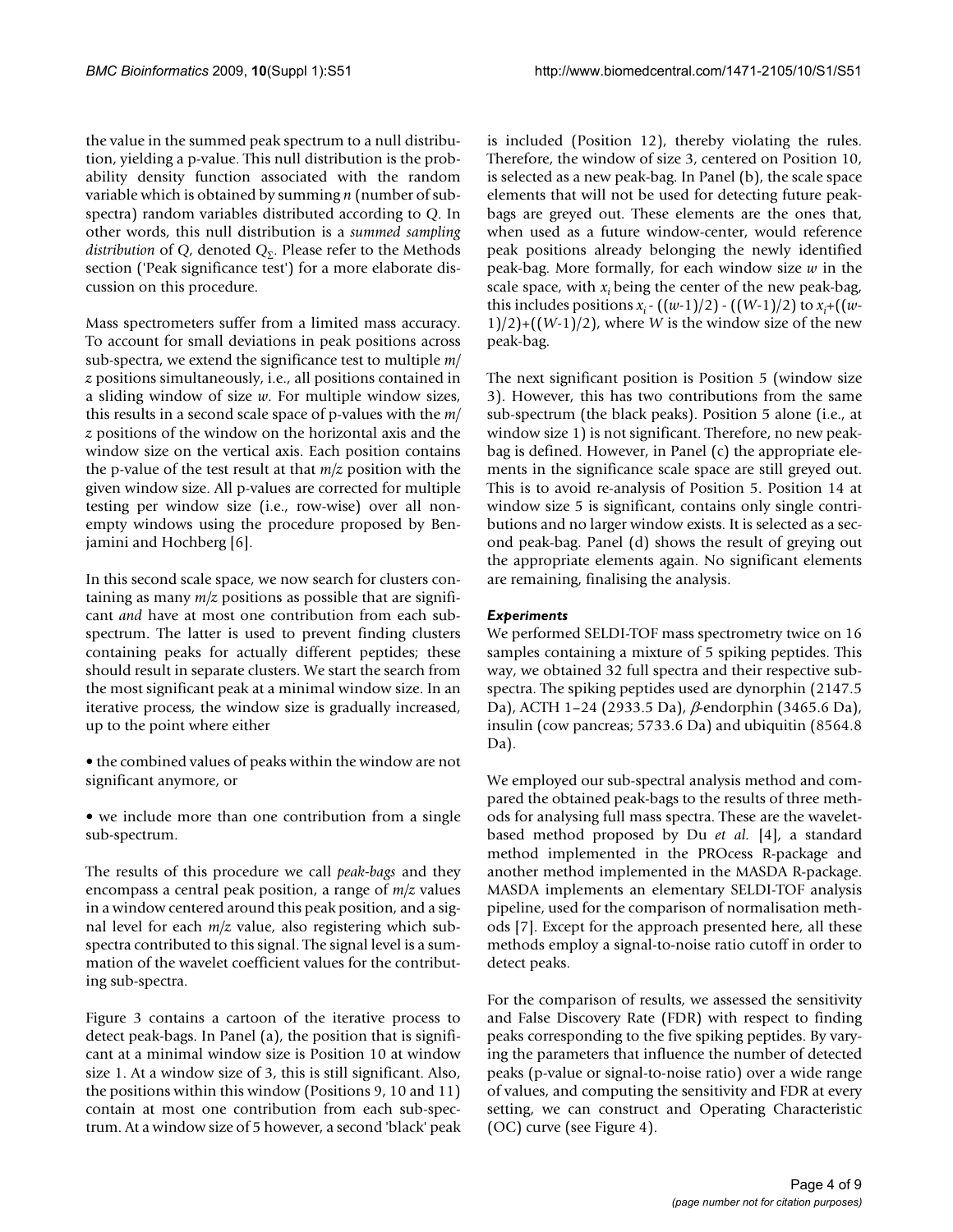

# Figure 3

**Cartoon depicting the process used to identifypeak-bags**. Each panel shows the same example wavelet analysis output (bottom), with peaks coloured corresponding to the originating sub-spectra, and a hypothetical p-value scale space (top), where white regions are termed significant. (a) Analysis over multiple window sizes. Window size 5 at *m/z* = 10 is significant, but has multiple contributions from the same sub-spectrum (i.e., the black peaks). Therefore, a window of size 3 is used for the new peak-bag, since it is the largest significant window size with at most one contribution from each sub-spectra. Scale space elements that, when used as a future window-center, reference peak positions lying in the current window, are greyed out and the process restarts. (b) Although the combined peaks are significant, there are again multiple contributions from one subspectrum at window size 3. Position 5 at window size 1 is not significant. (c) Peak-bag at slightly higher scale. Larger windows

Ideally, the sensitivity of a method should be as high as possible, while keeping the FDR as small as possible. In other words, we would like to be as much as possible towards the topleft position of the graph in Figure 4.

The sub-spectral analysis clearly outperforms the other (full spectrum based) methods by achieving both a high sensitivity and low FDR across a relatively large range of pvalue thresholds. Even when the FDR is high, the sensitivity of the sub-spectral analysis clearly outperforms all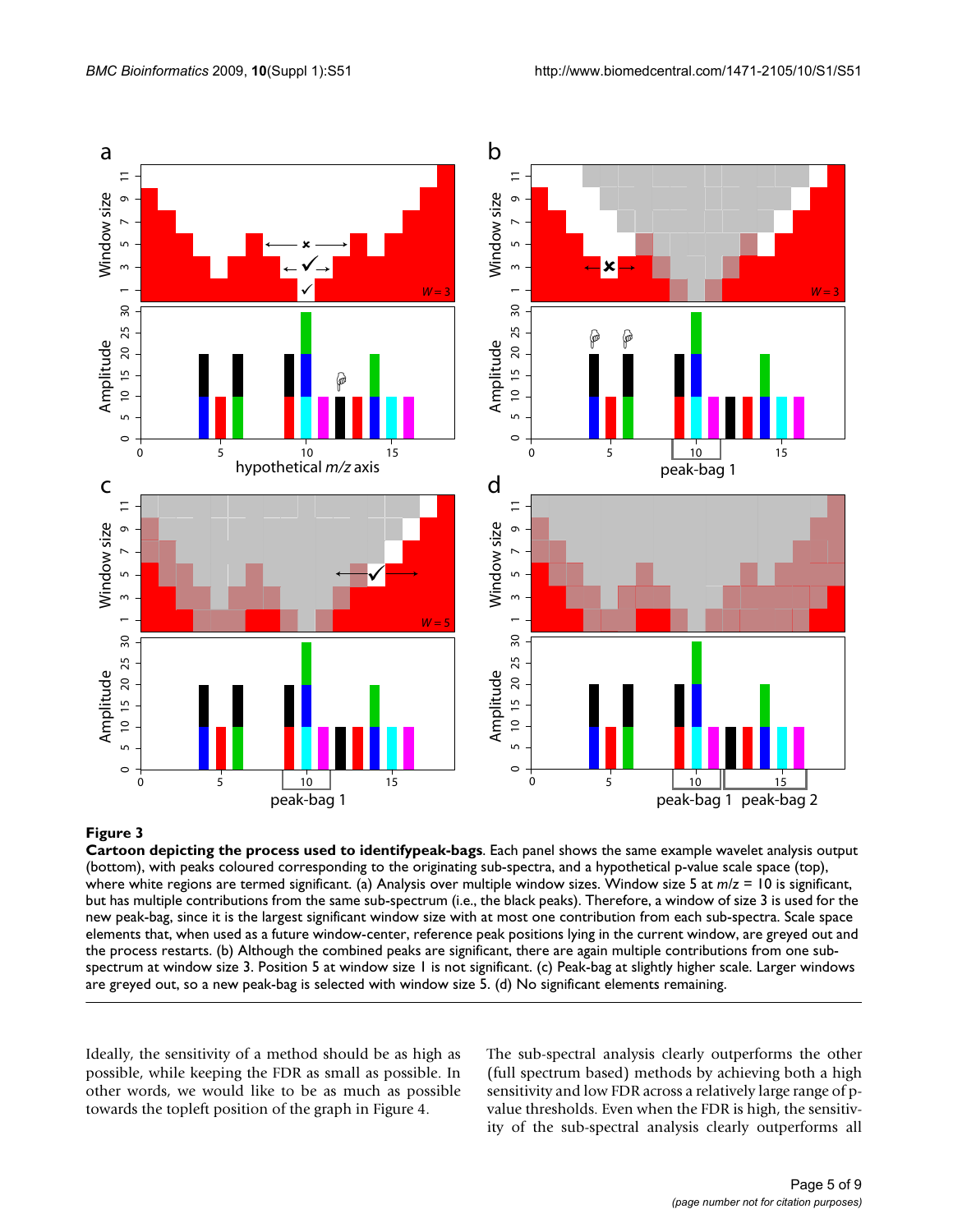

## **Figure 4**

**Operating Characteristic curves**. Operating Characteristic (OC) curves evaluating the performance of four analysis methods, including the method proposed here.

other approaches. Although it has been shown in the literature [4,5] that the wavelet-based analysis often outperforms the traditional analysis methods, such as the one implemented in the MASDA package, here it only seems to outperform the latter in the low FDR range. This is, however, not so bad, as in most proteomics analyses it is actually desirable to keep the FDR at a low level. The PROcess package generally performs the worst. Although it displays the lowest FDR, its sensitivity is extremely low.

#### *Peak-bags*

The methods we compare our approach with do not provide any information on the shape of peaks. Our method, based on analysing sub-spectra, yields peak-bags that do provide this information, as well as a confidence measure in the form of a p-value. Figure 5 shows part of a spectrum of a human serum sample (full spectrum is shown in Additional file 1, section 5) with one large peak and what seems to be several adduct peaks of the same peptide.

The methods implemented by Du *et al.* and the PROcess package find only one peak here, namely the largest one. The MASDA package finds some of the adduct peaks as well, albeit at an unrealisticly low signal-to-noise ratio cutoff. Sub-spectral analysis however, yields multiple peak-bags. In the figure, each colour represents a peak-bag with its associated peak positions and amplitudes. Note that these peak-bags are selected with  $p < 0.05$  and have at most one contribution from each sub-spectrum, as shown in Figure 5.

## **Conclusion**

We have shown that analysing sub-spectra allows one to find real peaks not found by other methods. Our results are not heavily dependent on parameter settings, such as a signal-to-noise ratio threshold for detecting peaks. Instead, for the first time, we provide a confidence measure for peaks in the form of p-values, reducing the false positive rate and yielding a better sensitivity.

Furthermore, our notion of peak-bags provides information on the variability and distribution of peaks across sub-spectra and their contribution to the aggregate (full) spectrum. This provides a more complete representation of peaks, impossible to obtain using full spectra. Effectively, our approach offers an implicit way of deconvoluting spectra.

# **Methods**

### *Sample pre-processing*

Spiking mixture was freshly prepared from individual peptides (Ciphergen Biosystems Inc., Freemont, CA, USA). A 100 μ*l*-stock solution containing a mixture of dynorphin (2147.5 Da), ACTH 1–24 (2933.5 Da), βendorphin (3465.6 Da), insulin (cow pancreas; 5733.6 Da) and ubiquitin (8564.8 Da), each 1 nmol/100 μ*l*, in deionised water was prepared. In pilot experiments the optimal dilution for spiking in matrix was assessed, resulting in an optimal dilution of 1:1000 when applying 20 μ*l* of sample and 2 μ*l* of matrix to the chip.

Before the experiment, the serum sample was thawed and denatured by adding 190 μ*l* of a solution of 9 M urea and 2% CHAPS, (Sigma, St. Louis, MO, USA) to 10 μ*l* of serum. As energy absorbing matrix a 50% solution of sinapinic acid (SPA; Ciphergen Biosystems) in 50% acetonitrile (ACN) + 0.5% trifluoracetic acid (TFA) was used. Spiked matrix was prepared by adding 6 μ*l* of a 1:15 dilution of spiking solution to a total of 400 μ*l* SPA solution.

We performed SELDI-TOF mass spectrometry (Ciphergen Biosystems) with CM10 chips (weak cation exchange chip containing anionic carboxylate groups that bind positively charged proteins in serum) with a 100 mM sodium acetate (Sigma) binding buffer, pH 4, and a 50 mM HEPES wash buffer.

During all steps of the protocol, the bioprocessor was placed on a platform shaker at 350 rpm. Chips were equilibrated twice with 200 μ*l* of binding buffer for 5 min. Subsequently, 180 μ*l* of binding buffer and 20 μ*l* of denatured sample were applied to the chip surface. Incubation was set to 30 min. After binding, the chips were washed twice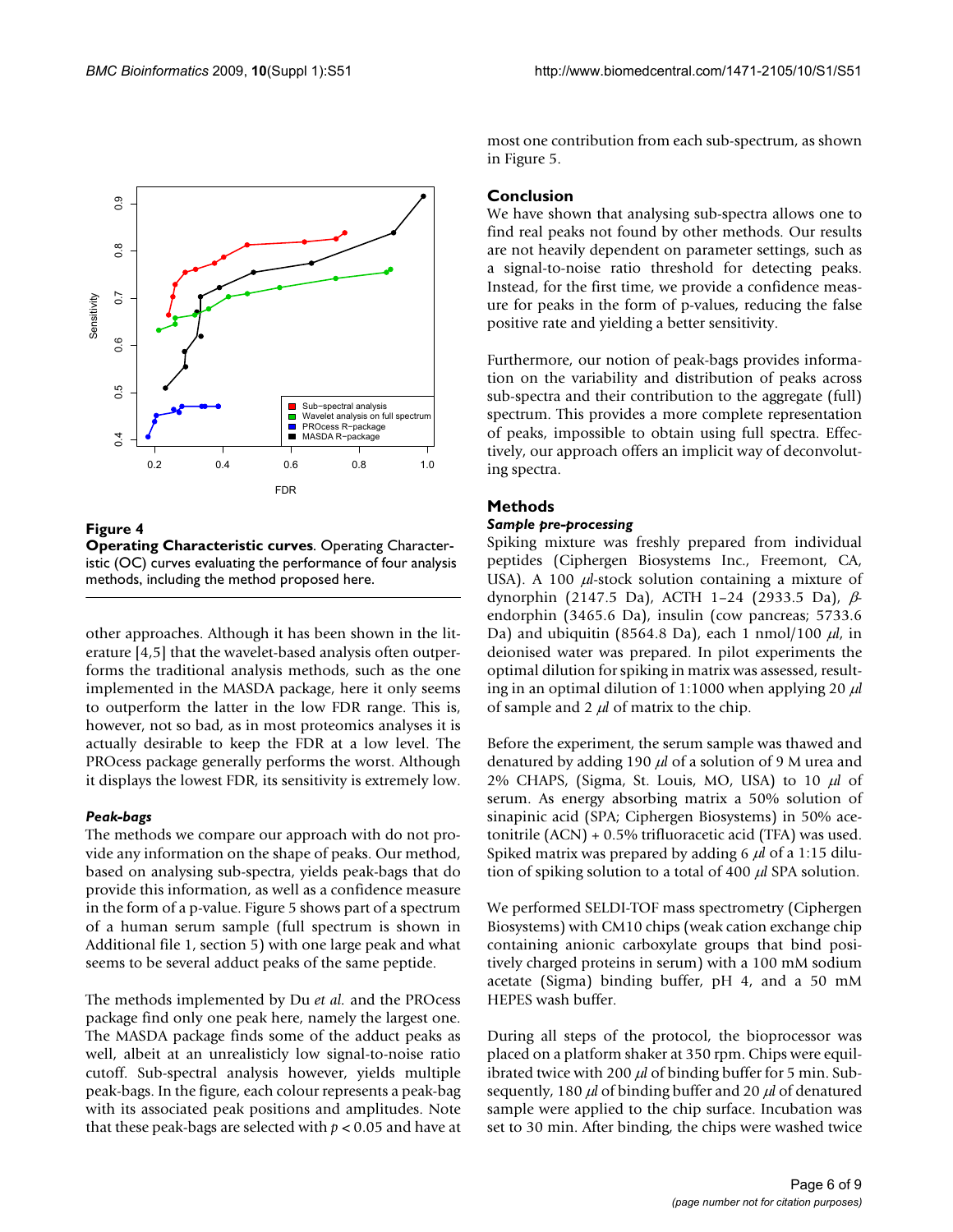

Examples of peak-bags found by our al **Figure 5** gorithm in a spectrum of human serum

**Examples of peak-bags found by our algorithm in a spectrum of human serum**. (a) Full spectrum (b) Identified peakbags with *p* < 0.05. (c) Details of peak-bags with *m/z* values, contributing sub-spectra and a graphical representation of the peaks in the bag.

for 5 min with binding buffer, followed by two 5-min washes with wash buffer. Lastly, chips were rinsed with deionised water, air-dried and finished with two 1-μ*l* SPA applications to the sample spots.

#### *Data acquisition*

Protein chips were analysed using the PBS-IIC Protein-Chip Reader (Ciphergen Biosystems). Data were collected between 0 and 100000 Da, optimisation range from 1500 to 50000 Da, laser intensity 155, detector sensitivity 5 and laser focusing at 10000 Da. We probed spot positions 20 to 80, with intervals of 5 and with five repeat shots per position, yielding in total 65 sub-spectra per spot. For information on how to obtain sub-spectra, please refer to Additional file 1, section 6.

We performed a two-way ANOVA analysis, with 'spot position' and 'repeat shot index' as covariates, to test whether there are significant differences in noise levels that can be explained by either one of these covariates. We confirmed the findings of [2] in the sense that in general we find a significant portion of the variance to be explained by spot position and not by shot index. This lead us to the decision to sum sub-spectra on a per-position basis, thereby reducing the computational complexity of the study, while still enabling us to show the potential of our method. This procedure leads to the 13 sub-spectra described in the paper.

# *Full spectrum approaches*

# *PROcess R-package*

We use the PROcess R-package exactly as recommended in the accompanying documentation (i.e., the R *vignette*). The peak discriminating parameter we vary for the performance assessment is the signal-to-noise ratio.

#### *MASDA R-package*

An often used method of analysing a mass spectrum is by extracting the (monotonically decreasing) baseline signal, normalising the spectrum and detecting peaks above a certain pre-specified noise level. Normalisation is done here using a method found to perform well in an earlier study [7], namely by extracting the mean from a spectrum and subsequently dividing it by the standard deviation. Peaks are selected above a threshold (the signal-to-noise ratio), defined by the mean plus a number of times the standard devation, both of which are estimated within a local window of 1000 measurement points. These procedures are implemented in the MASDA R-package for mass spectrometry data analysis, freely available from [8].

#### *Wavelet analysis on full spectrum*

Following [4], we employ a *mexican hat* mother wavelet, which is proportional to the second derivative of a Gaussian function and is similar in shape to actual peaks found in a mass spectrum.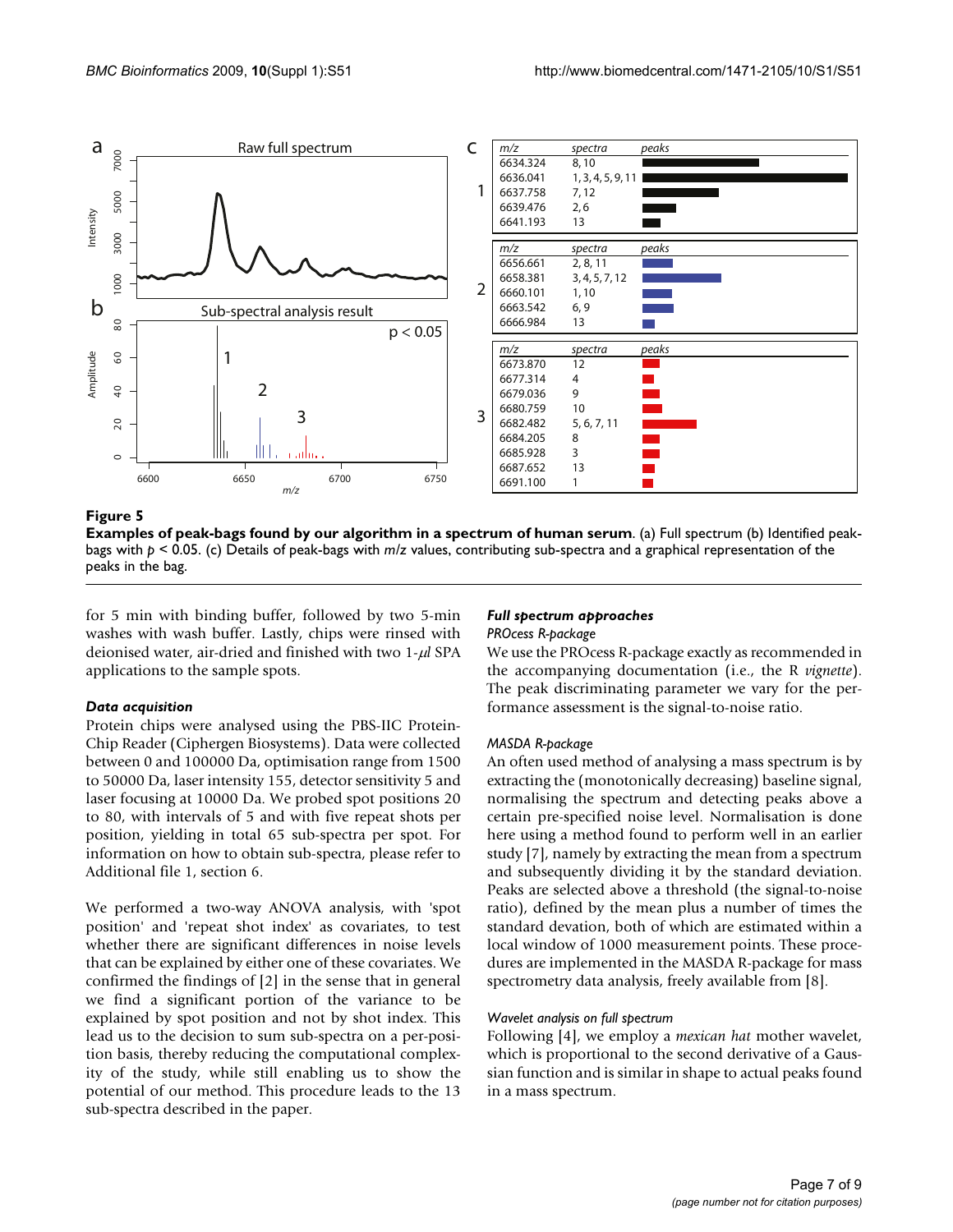The mother wavelet is scaled and translated over spectra, during which the inner product between the wavelet and the signal is calculated, resulting in a scale space of wavelet coefficients. This scale space is used to extract features, i.e., peaks, from spectra.

*Ridges* in this space are identified, by locating local maxima over scales. Du *et al.* then filter these according to a certain parameter set, consisting of, among others, the range of scales in which peaks are detected, the minimal length of identified ridges and a signal-to-noise ratio threshold. The *m/z* axis locations of the ridges that pass these filtering steps they label as peak positions. We used the default parameters, such as used in [4]. Additional file 1 (section 2) contains an illustration of this analyis.

# *Analysis of sub-spectra*

To analyse sub-spectra, we used the same procedure as for full spectra, except that we do not employ the parameters proposed by Du *et al.*. We do not filter ridges at this point to distinguish 'real' peaks from 'noise' peaks. Rather, we retain information on all identified ridges, in order to construct a noise distribution.

# *Estimating the noise distribution*

We have confirmed that the distribution of wavelet coefficients for an empty spectrum approximately follows a Gamma distribution (see Additional file 1, section 3). In order to estimate the noise distribution *Q*, we iterate over the following procedure:

1.  $Q' = P$ 

2. Remove upper 0.01% quantile values from *Q'*

3. Fit a Gamma distribution to *Q'*

4. Assess maximum squared error (MSE) between fitted Gamma and *Q'*

5. Go to step 2

The Gamma for which the MSE is lowest, i.e., only containing 'noise' peaks, is selected as the noise distribution *Q*. Please also refer to Additional file 1 (section 4) for more information on this. The detection of peaks then follows the procedure as described in the main text, and peak-bags are constructed using a significance threshold (p-value).

# *Peak significance test*

The wavelet analysis results for a random, noise-only, spectrum can effectively be seen as a sampling from the estimated distribution  $Q \sim \Gamma$  (*k*,  $\theta$ ). Per sub-spectrum and *m/z* position, one value is drawn from *Q*. For *n* acquired

sub-spectra, *n* values are drawn. The value for one *m/z* position in a full (summed) spectrum is therefore approximately the sum of these *n* values. The random variable representing this sum follows a *summed sampling distribution*, *Q*Σ, of *n*-summed values drawn from *Q*. It follows from the Central Limit Theorem that for large enough *n*, the distribution of *Q*<sub>Σ</sub> approximates a Normal distribution, defined by *N*( $nk\theta$ ,  $nk\theta$ ), where  $k\theta$  and  $k\theta$  are the mean and variance of *Q*, respectively. For one particular *m/z* position, the significance can be assessed by comparing the summed signal of all *s* peaks at that position, plus *n* – *s* times the mean of *Q* (i.e.,  $k\theta$ ), against  $Q_{\Sigma}$ . For multiple *m/z* positions, i.e., in a sliding window of size *w*, a summed sampling distribution is used where *n* is multiplied by the window size *w* and *s* is equal to the number of peaks in the window.

# *OC curve construction*

We assessed the performances of the different peak detection methods using Operating Characteristic curves. Such curves are similar to Receiver Operating Characteristics curves, which register the trade-off between sensitivity and specificity. OC curves however, utilise the False Discovery Rate instead of specificity. This is much more useful in the context of mass spectrometry data, as the presence of real and noisy peaks is extremely unbalanced, in favour of the latter.

OC curves register the trade-off between sensitivity (or True Positive Rate, TPR) and False Discovery Rate (FDR), defined as follows:

$$
TPR = TP/P
$$
  
= TP/(TP + FN)  

$$
FDR = FP/(FP + TP).
$$

Here, the set of positives (P) consists of all peaks detected by a method in one run. True positives are peaks corresponding to the mass of the five spiked-in peptides described earlier. A peak is called a true positive if it lies within 0.2% [9-11] of the mass of one of these peptides plus one proton [12]. False negatives are the true positive peaks not found by a method. False positives are peaks detected by a method that do not correspond to any one of the spiked-in peptides.

In order to construct an OC curve, results are obtained for each method while varying a parameter value that determines the number of peaks detected by that method. This threshold is the p-value resulting from the significance test for the sub-spectra based method and the signal-to-noise ratio for all other methods. Results from the 32 spectra assessed are averaged per threshold value and plotted. A line is fitted through these points using a local running median function.